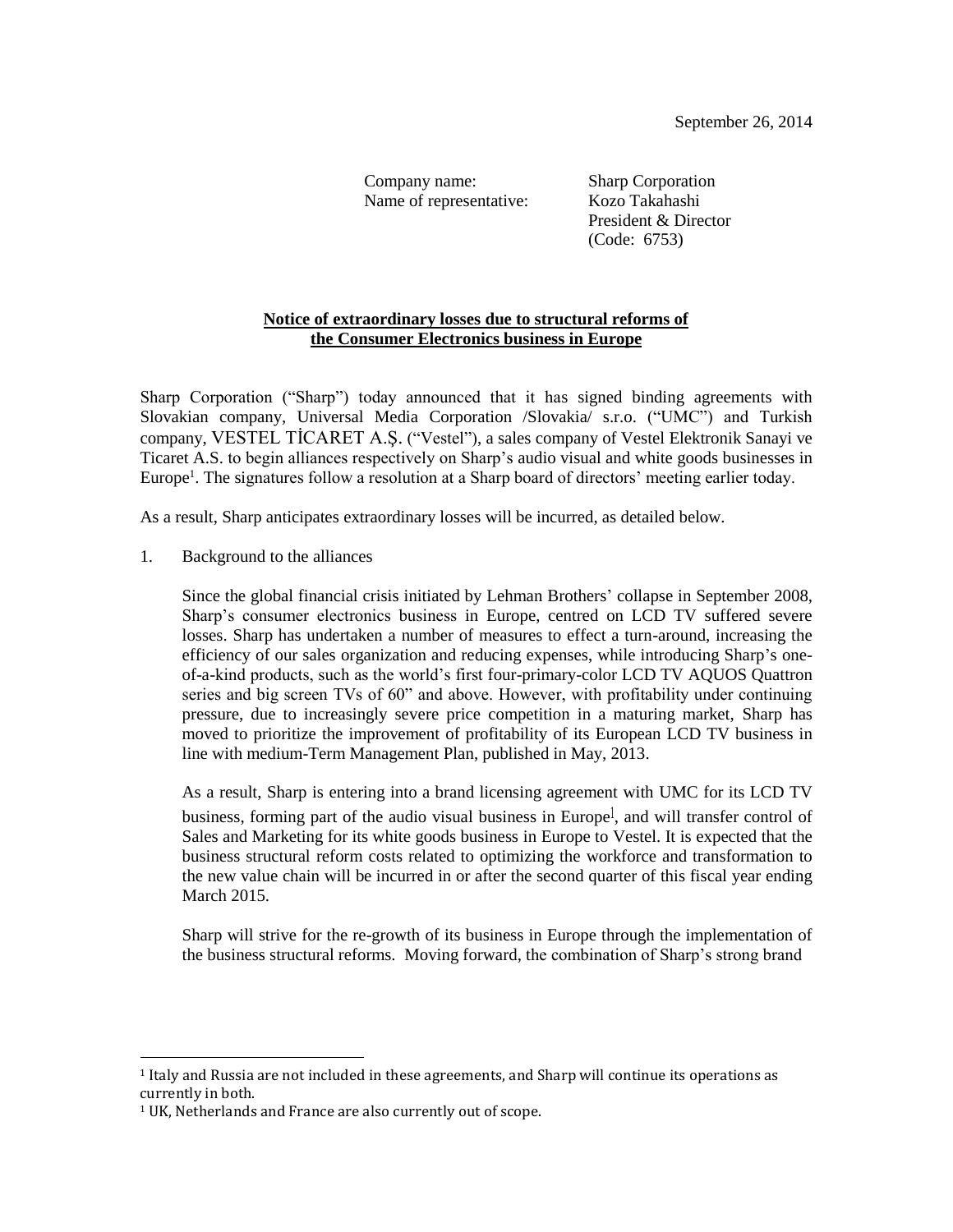with the strength of both UMC's and Vestel's distribution networks will enable Sharp to improve the profitability of its consumer electronics business. Sharp will meanwhile continue to operate and further increase the profitability of its European B2B businesses including the document business with a focus on digital multi-function-printers and its solution businesses, the business solution business with a focus on information displays, and the energy solution business with a focus on engineering, procurement, construction for large-scale photovoltaic power plants, and electronic devices business.

## 2. Summary of the business structural reforms

## (1) Terms of the alliances

The LCD TV business, forming part of the audio visual business in Europe, will be changed into a brand licensing business by granting a license to UMC's LCD TV business in Europe. In particular, Sharp will be licensing the Sharp brand for the LCD TVs that are sold by UMC in Europe. In addition, Sharp agreed to discuss towards the possible sale of SMPL (Sharp Manufacturing Poland Sp. zo.o.), Sharp's manufacturing base in Poland for LCD TVs, to UMC. As part of the licensing of the Sharp brand, Sharp will support the design and development of UMC's LCD TVs. Regarding audio equipment, UMC will conduct the business in Europe, to market Sharp-branded audio-visual products manufactured by Sharp's manufacturing base in Malaysia, SOEM (S&O Electronics (Malaysia) Sdn.Bhd.).

The white goods business in Europe will be transferred to Vestel. Vestel will sell Sharp-brand white goods (excluding air conditioners), such as refrigerators and microwave ovens, manufactured by SATL (Sharp Appliances (Thailand) Ltd.), Sharp's consumer appliance manufacturing base in Thailand, and SSEC (Shanghai Sharp Electronics Co., Ltd.), Sharp's consumer appliance manufacturing base in Shanghai, China. Sharp will also license its brand to Vestel for Vestel-manufactured volume zone home appliances, such as refrigerators, washing machines and kitchen appliances such as dishwashers and electric ovens, in order to expand the Sharpbrand home appliance line-up, and Vestel will sell such goods.

Going forward, the terms of the business alliances will be finalized in the third quarter of the fiscal year ending March 2015, and the businesses based on a new value chain expected to commence on January 1, 2015 at the earliest.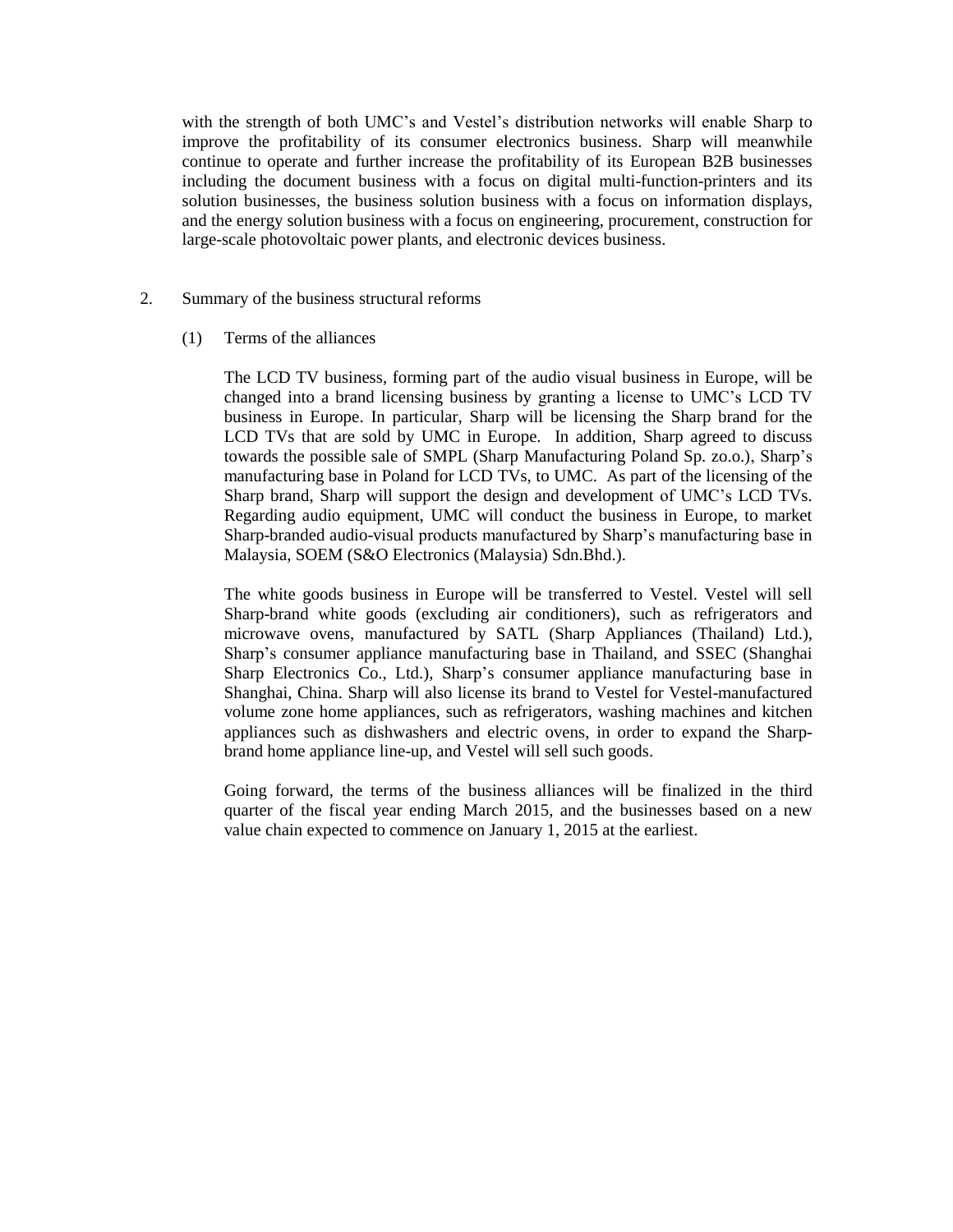(2) Overview of the alliance partners

#### 1) UMC

| 1. Name                             | Universal Media Corporation /Slovakia/ s.r.o.   |
|-------------------------------------|-------------------------------------------------|
| 2. Address                          | Mickiewiczova 7104/14, 811 07 Bratislava 1,     |
|                                     | Slovakia Republic                               |
| 3. Name and title of representative | Aslan Khabliev, CEO                             |
| 4. Description of business          | Manufacturing, sale, and after-sales service of |
|                                     | LCD television in Europe                        |
| 5. Capital                          | EUR 1,660 thousand                              |
|                                     | (approx. JPY 200 million)                       |
| 6. Consolidated net assets          | EUR 13,605 thousand                             |
|                                     | (approx. JPY 1,700 million)                     |
| 7. Consolidated total assets        | EUR 88,362 thousand                             |
|                                     | (approx. JPY 11,300 million)                    |
| 8. Date of incorporation            | December 10, 2003                               |

(Note) Items 5 through 7 above are figures as of June 30, 2013 (figures for the fiscal year ending June 2013 are listed because the audit for the fiscal year ending June 2014 has not yet been completed). The yen amounts have been converted at an exchange rate of EUR  $1 = JPY$  128.56.

#### 2) Vestel

| 1. Name                             | VESTEL TICARET A.S.                     |
|-------------------------------------|-----------------------------------------|
| 2. Address                          | Levent 199, Buyukdere Cad. No:199 34394 |
|                                     | Sisli, İstanbul, Turkey                 |
| 3. Name and title of representative | AHMET NAZİF ZORLU, CHAIRMAN             |
| 4. Description of business          | Sale and export of electrical products  |
| 5. Capital                          | TRY 214 million                         |
|                                     | (approx. JPY 10,400 million)            |
| 6. Net assets                       | TRY 316 million                         |
|                                     | (approx. JPY 15,400 million)            |
| 7. Total assets                     | TRY 2,785 million                       |
|                                     | (approx. JPY 136,400 million)           |
| 8. Date of incorporation            | October 5, 1987                         |

(Note) Items 5 through 7 above are figures as of December 31, 2013. The yen amounts have been converted at an exchange rate of TRY 1 = JPY 48.9830.